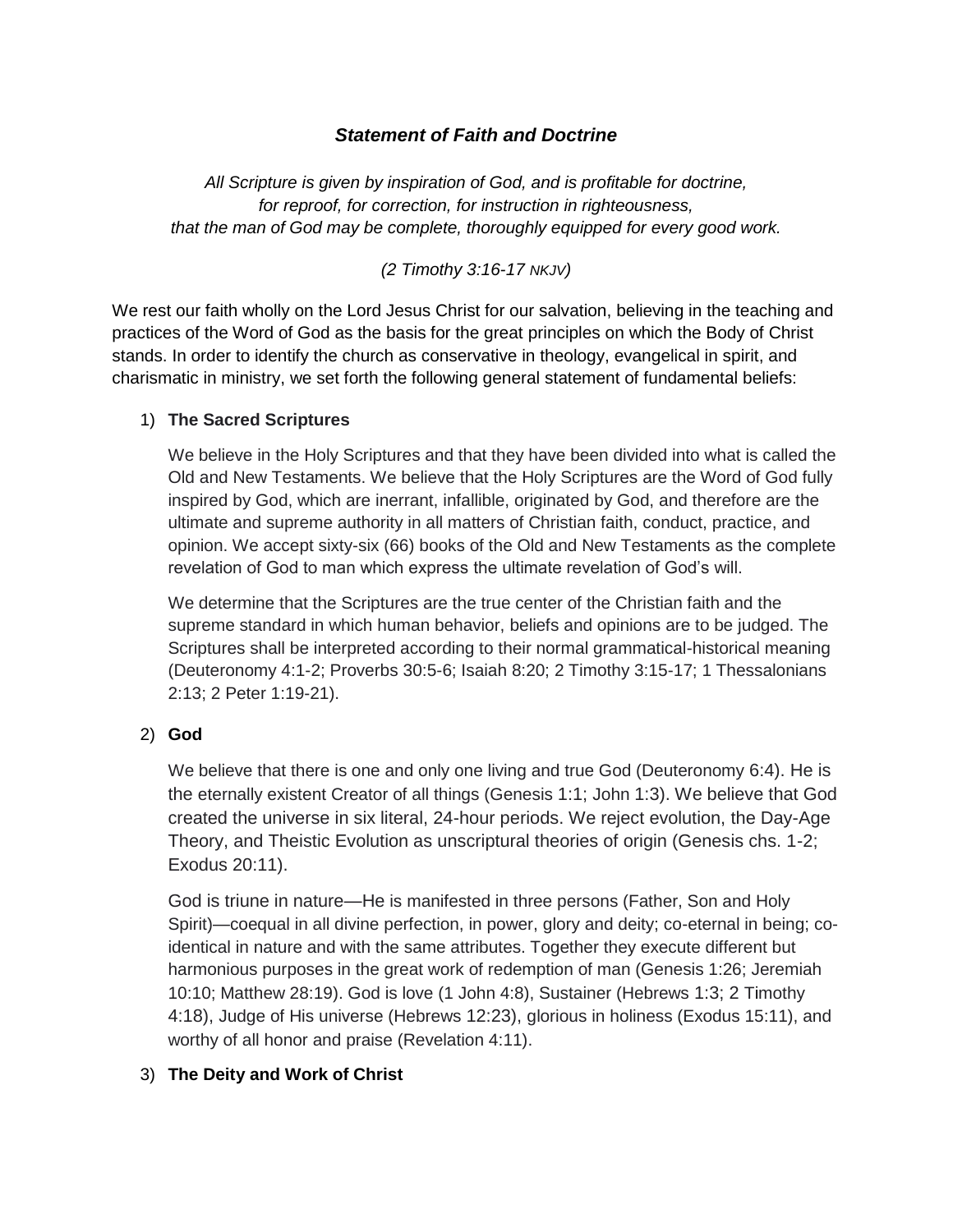We believe in the divinity of Jesus Christ as Son of Man and Lord, and His deity as the Christ and the only begotten Son of God (John 3:16, 18). We believe He is the eternal Word of God through whom all things were made (John 1:1-3). We believe in Christ's supernatural birth—He was conceived by the Holy Spirit and born of the Virgin Mary (Matthew 1:23; 1 Timothy 2:5). We believe in His sinless life and His miracles.

We believe that the Lord Jesus Christ achieved our redemption through His death on the cross as a representative, vicarious and substitutionary sacrifice—His shed blood alone secures our atonement. We believe that our justification is secured by His literal, bodily resurrection from the dead (Acts 2:18-36; Romans 3:24-25; 1 Peter 2:24; Ephesians 1:7; 1 Peter 1:3-5).

We believe that the Lord Jesus Christ has ascended to heaven and is now exalted at the right hand of the Father as King of kings and our Great High Priest, and we believe in His ultimate revelation in power and glory. We believe that it is through faith in His name alone that mankind has the assurance of salvation (2 Peter 1:3-4; Acts 4:12; 20:28). We believe that Jesus Christ is Lord of all and that He possesses all authority in heaven and on earth (Matthew 28:18; Philippians 2:5-11).

### 4) **Satan the Adversary**

We believe that Satan is a fallen angel, the author of sin and the cause of the Fall of Man; that he is the open and declared enemy of God and man. We believe that Jesus Christ came to destroy Satan and his works through His death on the Cross; and, that he shall ultimately be eternally punished in the Lake of Fire (Job 1:6-1; Isa. 14:12-17; Matthew 4:2-11, 25:41; Hebrews 2:14-15; 1 John 3:8; Revelation 20.10).

# 5) **Man's Fallen Nature and the New Birth**

We believe that man was created in the image and likeness of God, but that through disobedience, Adam's sin caused him and the entire human race to fall from God's eternal purpose, thus inheriting a sinful nature and bringing the curse of death on all mankind. Because of this original sin, man is separated from God and totally depraved, and, of himself, utterly incapable of remedying his lost condition (Genesis 1:26-27; Romans 3:22-23; 5:12; 6:23; Ephesians 2:1-3; 4:17-19).

We believe that man must be born again—this miraculous regeneration (new birth) is absolutely essential for the salvation of lost and sinful man, and that, upon belief in the resurrection of Christ from the dead and confession of Jesus as Lord, one becomes partaker of the divine nature and a recipient of eternal life (John 3:3, 5, 16; Romans 10:8-10).

# 6) **The Assurance of Believers**

We believe that all the redeemed, once saved, are kept by God's power and are thus secure in Christ forever as long as a believer walks according to the guidance of character outlined in Scripture (John 6:37-40; 10:27-30; Romans 8:1, 38-39;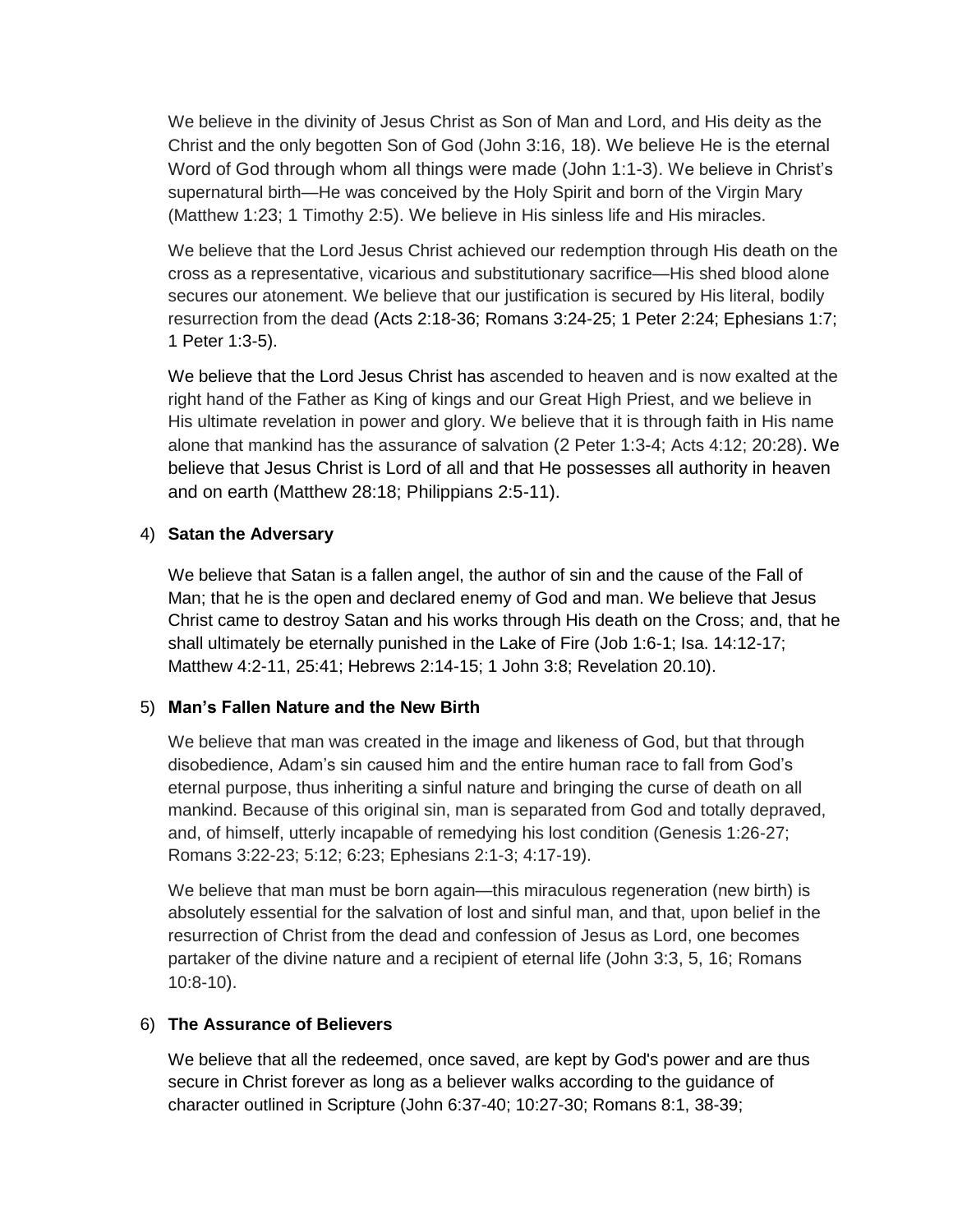1 Corinthians 1:4-8; 1 Peter 1:4-5; 1 Corinthians 9:27; 10:12; Hebrews 6:4-6; 2 John 1:8; Revelation chs. 2-3). We also believe that it is the privilege of believers to rejoice in the assurance of their salvation through the testimony of God's Word, which, however, clearly forbids the use of Christian liberty as an occasion for the flesh (Romans 13:13- 14; Galatians 5:13; Titus 2:11-15).

# 7) **The Work of the Holy Spirit**

We believe that the Holy Spirit is one of the three persons of the Godhead; that He is the person who convinces the world of sin, righteousness and judgment; that He is the supernatural agent in regeneration; that He baptizes believers into the Body of Christ to be an integral part of the Church that the Lord is preparing for the day of His return; that He is dwelling within each Spirit-baptized believer, sealing them for the day of redemption (John 16:8-11; Titus 3:5; 1 Corinthians 12:13; Ephesians 4:30).

We believe in the Baptism in the Holy Spirit as an experience separate and distinct from the experience of the New Birth (Acts 1:5; 8:12-17; 10:44-46; 11:14-16; 15:7-9). The Baptism in the Holy Spirit is the promise of the Father to everyone who has believed in Jesus Christ whereby the believer is endued with power from on high and enabled to experience the fullness of the Holy Spirit (Luke 24:49; John 7:37-39). We believe that the initial evidence of the Baptism in the Holy Spirit is speaking in other tongues, as the Word of God indicates (Acts 2:1-4, 38-39; 8:12-17; 10:44-46; 15:7-9; 19:6).

By the Spirit's power, the Christian is enabled to live a godly life (1 Corinthians 2:4-5), and to be led by the Spirit's ministry of enlightening, comforting and energizing the believer in prayer, worship, and service (Ephesians 5:18-21). Believers are empowered for witness and ministry (Acts 1:8) and enabled to express the spiritual gifts as the Spirit leads. We believe that the Holy Spirit is Sovereign and giver of the spiritual gifts to each believer (Romans 12:3-8; 1 Corinthians 12:4-11, 28). Therefore, we believe that the gifts of the Holy Spirit are still being manifested in the world today as follows: word of wisdom, word of knowledge, faith, gifts of healings, miracles, prophecy, discerning of spirits, speaking in various tongues, and interpretation of tongues.

We believe that the Holy Spirit is now responsible for organizing and directing all of the affairs of the Church that Christ purchased with His own blood (Acts 13:1-2; 15:28; 20:28). We believe that it is the Holy Spirit who is responsible for preparing this Church for the marriage of the Lamb as a Bride, without spot or wrinkle for the Lord (Ephesians 5:26-27; Revelation 22:17).

# 8) **Dispensationalism**

We believe that the Scriptures, correctly interpreted, reveal the plan of God from the creation of the world and through different periods of human history. These time periods we call "dispensations." A dispensation is defined as "a stage in a progressive revelation, expressly adapted to the needs of a particular nation or period of time." It refers to a form, method or system of God's dealing or "dispensing" with people during a specified time. We believe that the Scriptures delineate the following 10 dispensations (for a more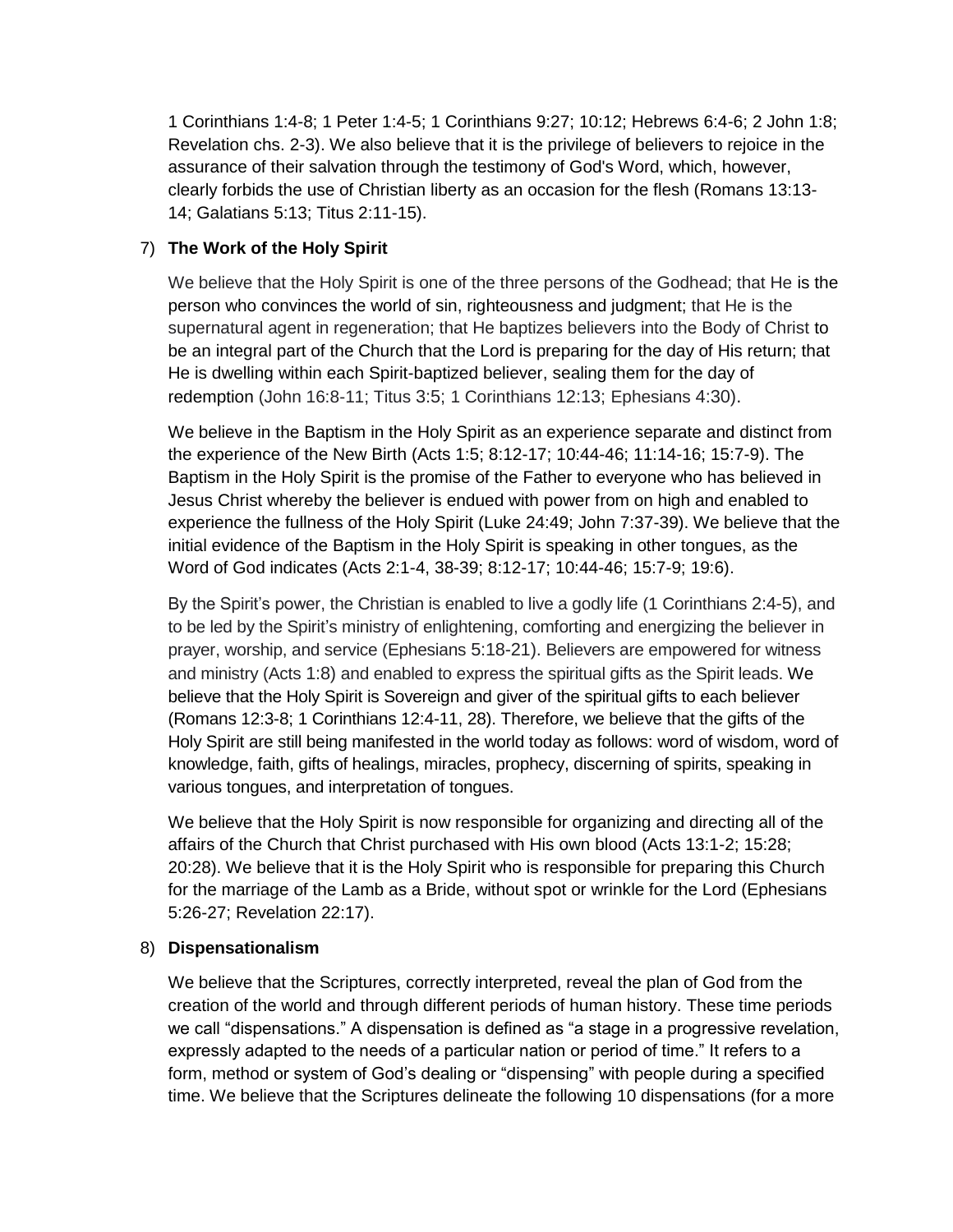detailed study and explanation, see (LINK TO) *Ten Biblical Dispensations* in the BOOK SECTION): - \*add link once the book section is up

- a) Dispensation of Angels (Job 38:4-7)
- b) Dispensation of Innocence (Genesis 1-2)
- c) Dispensation of Conscience (Genesis 3-8)
- d) Dispensation of Civil Government (Genesis 8-11)
- e) Dispensation of Israel under the Promise (Genesis 11:10-Exodus 18:27)
- f) Dispensation of Israel under the Law (Exodus 19-Acts 1)
- g) Dispensation of Grace/the Church (Ephesians 1:10; Colossians 1:24-25)
- h) Dispensation of the Great Tribulation (Revelation 6-19)
- i) Dispensation of the Millennium (Revelation 20)
- j) Dispensation of the Eternal Kingdom (Revelation 21-22)

### 9) **New Testament Ordinances**

We recognize two New Testament Church ordinances which meet the following three criteria: (1) these acts or practices were instituted by Christ while He was here on earth; (2) they were taught by the apostles; (3) they were observed by the Early Church—these ordinances are Believer's Baptism and the Lord's Supper. These ordinances are observed in obedience to our Lord Jesus Christ, as acts of love and devotion, and are not considered necessary for eternal salvation (Matthew 28:18-20; Acts 2:38; 10:47-48; Matthew 26:26-28; 1 Corinthians 11:17-34).

### 10) **Government and Life of the Local Church**

We believe the government of the local church resides in the locally recognized pastors and elders, and that Christ gave the five-fold ministry of apostles, prophets, evangelists, pastors, and teachers to equip and prepare the saints for ministry and works of service (Ephesians 4:11-12; 1 Corinthians 12:28).

We believe that God has given the Church the Great Commission to proclaim the Gospel to all nations so that there might be a great multitude from every nation, tribe, ethnic group, and language group who believe on the Lord Jesus Christ. As ambassadors of Christ, we must use all available means to go to foreign nations and not wait for them to come to us (Matthew 28:19-20; Mark 16:15; Luke 24:46-48; John 20:21; Acts 1:8; 2 Corinthians 5:20).

We believe that Jesus gave many commands for His disciples concerning prayer, fasting, giving, and holy living (Matthew chs. 5-7).

### 11) **Gender and Marriage**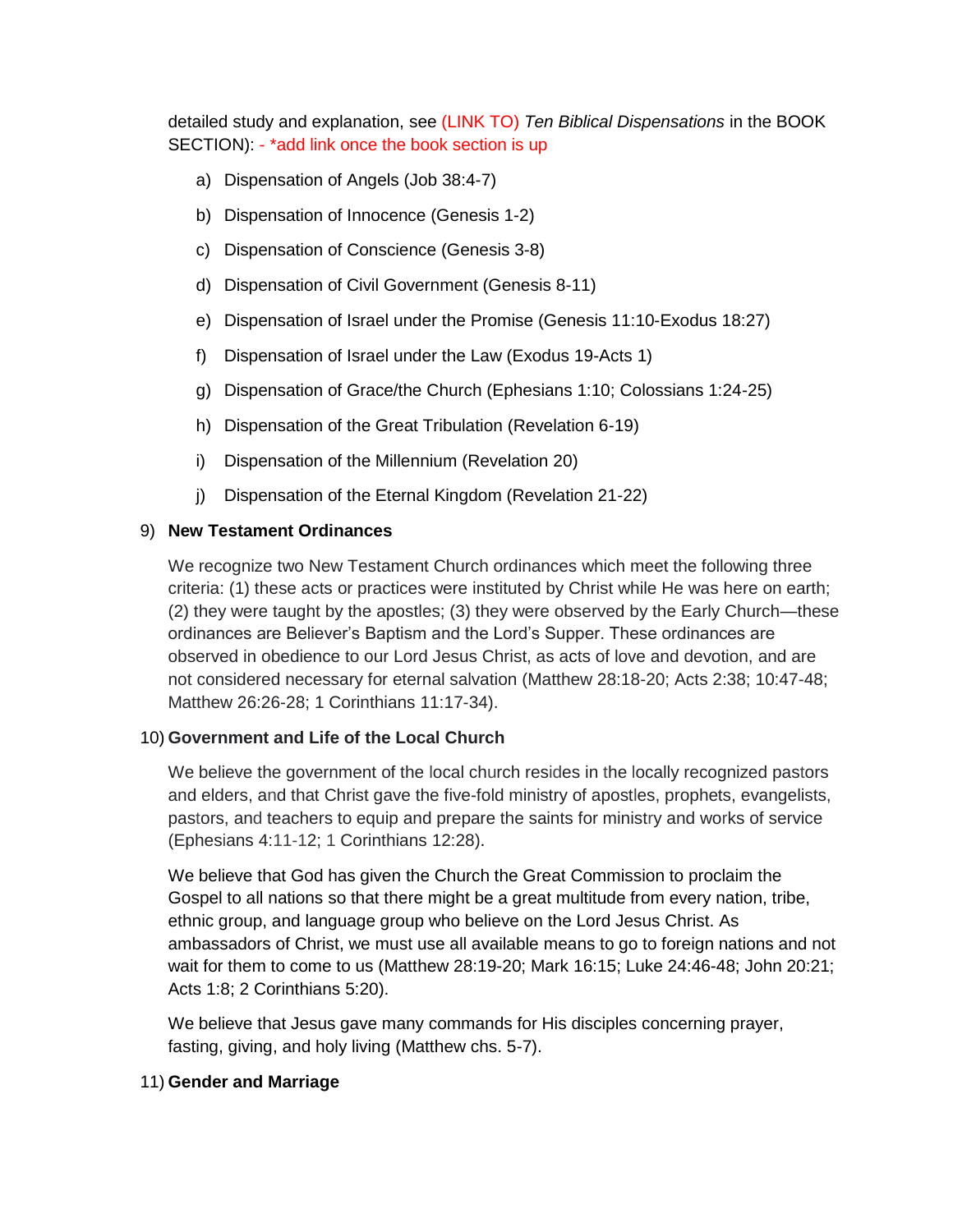We believe that God creates each person as male or female, and these distinct and yet complementary genders reflect the image and nature of God (Genesis 1:26-27). We believe that those who reject their own natural biological sex nature are rejecting God's design within that person and the person God uniquely created them to be.

We believe that God instituted marriage when He created Adam and Eve. Therefore, biblically the term "marriage" has only one meaning: the uniting of one man and one woman in a single, exclusive, "one-flesh" union as delineated in Scripture (Genesis 2:26- 27). We believe that marriage is a sacred union before God and that God has clearly declared in His Word that there should be no sexual activity outside of the marriage bond. We understand that God in His Word forbids any form of immorality or sexual perversion: homosexuality, lesbianism, bisexuality, bestiality, incest, fornication, adultery and pornography. These actions are cataloged in Scripture as deviations from God's plan and creation for marriage and human sexuality, and lead to sinful perversions of the sexuality created by God (Genesis 2:24; 19:5, ch.13; 26:8-9; Leviticus 18:1-30; Romans 1:26-29; 1 Corinthians 5:1; 6:9; 1 Thessalonians 4:1-8; Hebrews 13:4).

#### 12) **Divorce and Remarriage**

We believe that God hates divorce and intends for marriage to last until one spouse dies. Divorce and remarriage are regarded as adultery except on the grounds of the infidelity of one of the spouses. Divorced and remarried persons or divorced persons may hold positions of service in the local church if they were divorced before coming to salvation. They may be considered for ordination if they were divorced because of the infidelity of their spouse either before or after coming to salvation. Because these cases are often very complex and each situation unique, they should be considered on a caseby-case basis by the elders/leaders of the local church (Malachi 2:14-17; Matthew 19:3- 12; Romans 7:1-3; 1 Timothy 3:2, 12; Titus 1:6).

#### 13) **Abortion**

We believe that human life begins at conception and that the unborn child is a living human being. Abortion constitutes the unjustified, inexcusable, taking of unborn human life. Therefore, abortion is murder (Job 3:16; Psalms 51:5; 139:14-16; Isaiah 44:24; 49:1, 5; Jeremiah 1:5; 20:15-18; Luke 1:44).

### 14) **Civil Government**

We believe that God has ordained and created all authority, which consists of three basic institutions: (1) the home, (2) the Church, and (3) the State. Each person is subject to these authorities, and the authorities themselves are ultimately answerable and accountable to God and governed by His Word. God has given each institution specific biblical responsibilities and balanced those responsibilities with the understanding that no institution has the right to infringe upon the other. Home, Church and State are equal and sovereign in their respective, biblically assigned spheres of responsibility, as assigned by God (Romans 13:1-7; Ephesians 5:22-24; Hebrews 13:17; 1 Peter 2:13-14).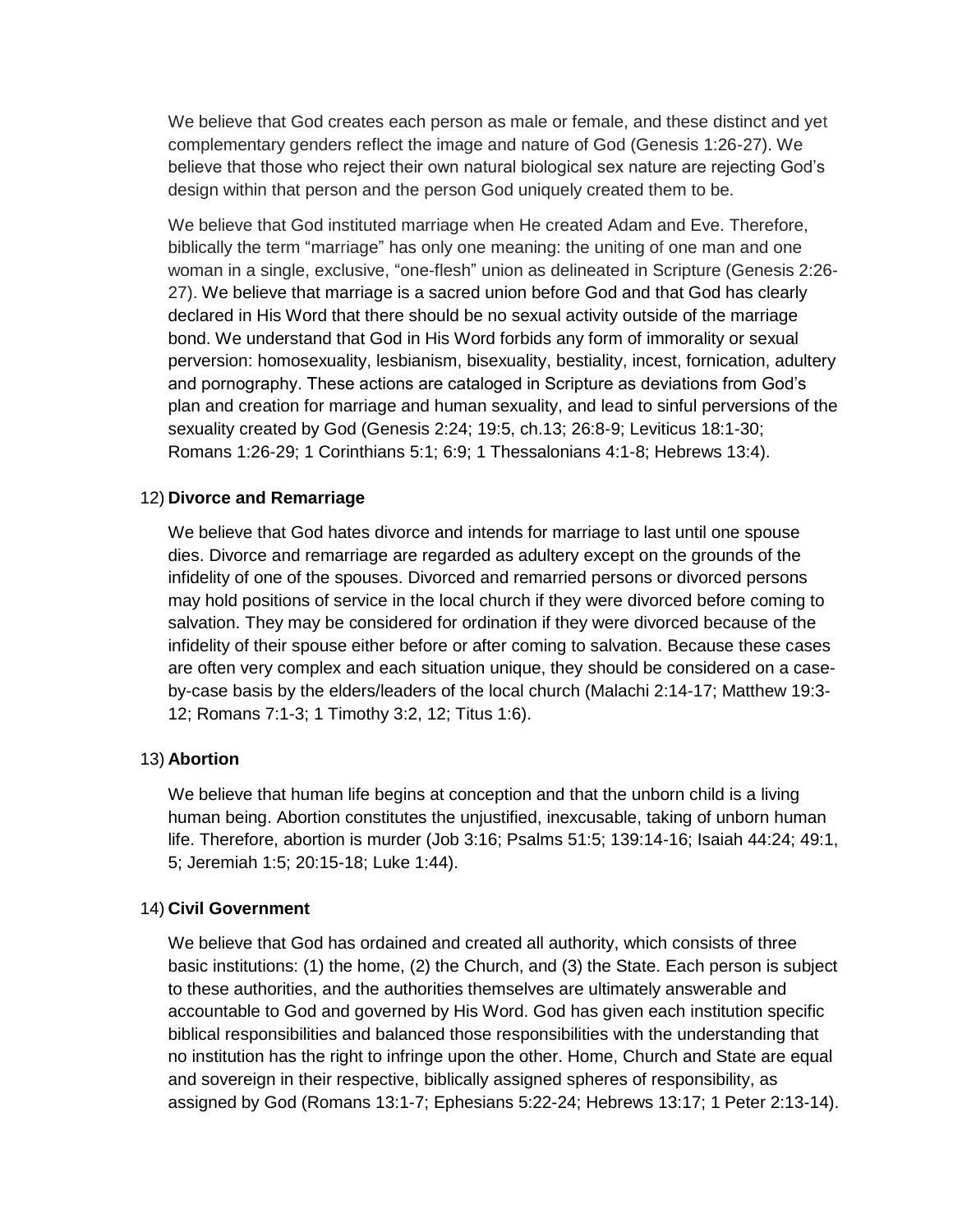We believe that we (the Christians) have been transferred from the kingdom of darkness to the Kingdom of God through the redemptive work of Christ on the cross of Calvary, making us citizens of heaven (Philippians 3:20). While honoring, respecting and obeying all of the laws of the State, we recognize the Supreme Law of God and must always obey Him first (Acts 4:19-20; 5:29). For example, even though the laws of the State may permit abortion, marriage between two men or two women, consumption of alcohol or the usage of controlled substances or drugs such as marijuana, we understand that these behaviors are forbidden in the Word of God, and therefore for reasons of conscience, we cannot endorse such activities.

### 15) **The Kingdom of God**

We believe in the centrality of the Kingdom of God, the spiritual unity of all believers in the Lord Jesus Christ, and the outworking of God's sovereignty in the course of history. We believe God's Kingdom came in the ministry of our Lord Jesus Christ. With His ascension and exaltation to the throne of the Father, His rule and reign continues through the ministry of the Holy Spirit and through the Church, resulting in an increasingly glorious Church and a global harvest that will be consummated in the final, glorious, visible, and triumphant revelation of Christ. At that time, the kingdoms of this world will become the Kingdom of our Lord and of His Christ (Mark 1:14-15; Colossians 1:13; Revelation 11:15; Daniel 2:44).

### 16) **The Consummation, Resurrection and Eternity**

We believe in the bodily resurrection of all people—the saved to eternal life, and the unsaved for judgment and eternal punishment (Matthew 25:46; John 5:28-29; 11:25-26; Romans 14:10; Hebrews 9:27; 2 Peter 2:9; Revelation 20:5-6, 11-15).

We believe in the "blessed hope" of the believer—the return of Jesus Christ. We believe this will happen in different stages. We believe that the Lord will first take away His Church before the seven-year tribulation period in the "rapture." We believe that midway through the seven-year tribulation, He will resurrect the great multitude of tribulation martyrs. Then, at the end of the tribulation, Christ will personally and visibly return with His saints to establish His earthly Messianic Kingdom, which was promised to the Nation of Israel (Titus 2:13; 1 Thessalonians 1:10; 4:13-18; Revelation 7:9-17; 19:11-16; 20:1-6).

We believe God, in His own time and in His own way, will bring the world to its ultimate goal, in keeping with His promise to bring about the absolute fullness of the New Heavens, the New Earth and the New Jerusalem (Revelation 21:1-5), the final defeat of Satan (Revelation 20:10), the resurrection of the dead (1 Corinthians 15:51-52), and the final judgment (John 5:28-30; Revelation 20:11-15). The final consummation will involve the destruction of death (1 Corinthians 15:25), when all things are brought under the feet of Christ, and He delivers the Kingdom to God the Father that God may be "all in all" (1 Corinthians 15:24-28).

### **Authority of the Statement of Faith**